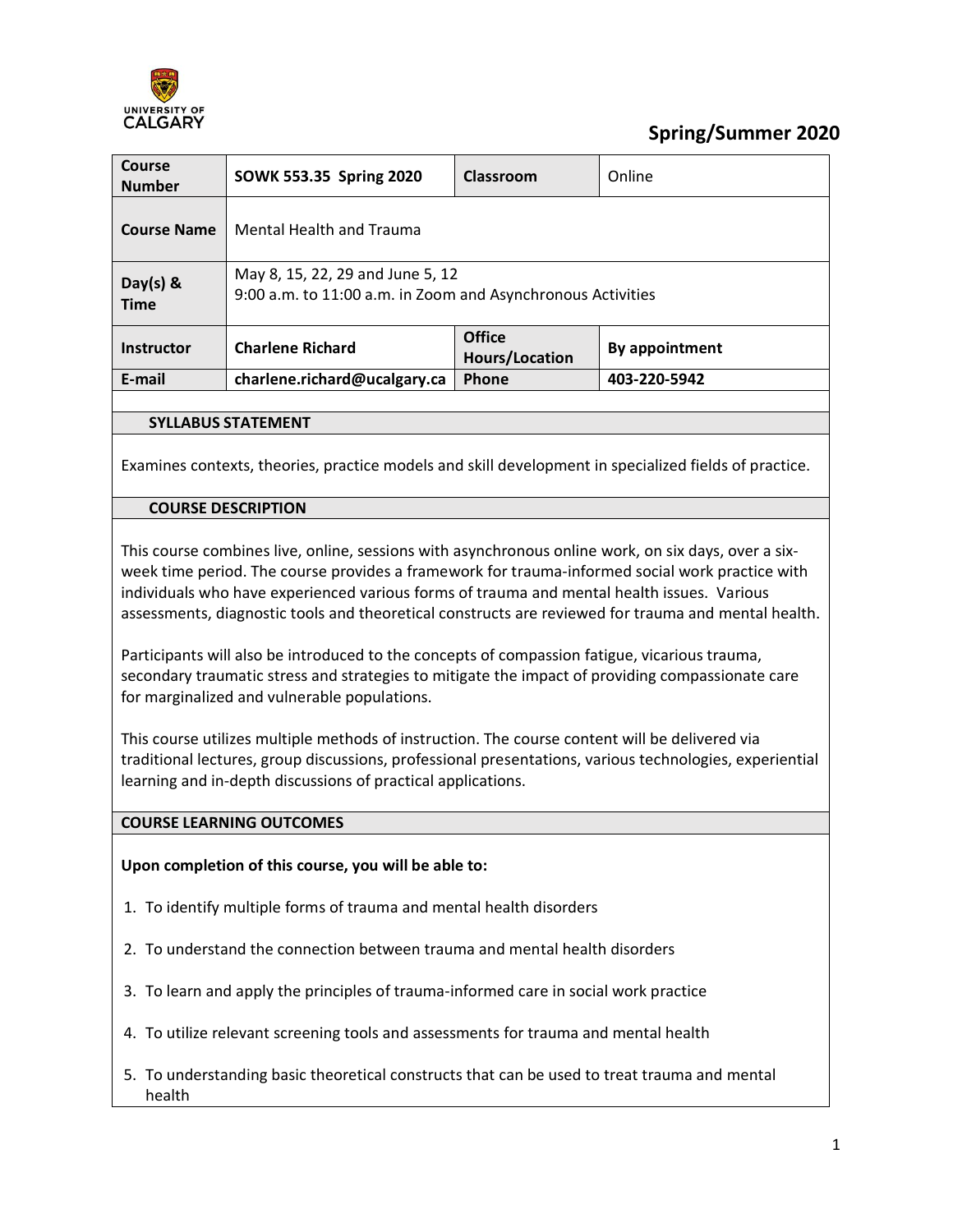6. To understand the role of psychopharmacology in trauma and mental health

7. To review the impact of trauma work on social workers

### **LEARNING RESOURCES**

### **REQUIRED TEXTBOOKS AND/OR READINGS**

### **The following books are available online through the U of C Library:**

Greaves, L. & Poole, N. (2015). *Becoming trauma informed*. Toronto, Canada: Centre for Addiction and Mental Health.

Arden, John B. (2015). *Brain2Brain: Enacting client change through the persuasive power of neuroscience*. Hoboken, New Jersey: John Wiley & Sons.

Additional resources will be uploaded or linked in D2L

### **LEARNING TECHNOLOGIES AND REQUIREMENTS**

A D2L site is set up for this course which contains required readings and other relevant class resources and materials.

A laptop, desktop or mobile device with Internet access and webcam/speaker/sound is required for D2L access, zoom sessions and assignments.

### **RELATIONSHIP TO OTHER COURSES**

This course is built upon foundational knowledge acquired in courses such as: mental health; human behavior and the social environment, introductory and developmental psychology, loss and grief, clinical practice and social work foundations.

### **CLASS SCHEDULE**

### **Please note important dates for Spring 2020:**

- First Day of Classes: Wednesday, May 6, 2020
- Monday, May 18 Victoria Day no classes
- Last Day of Classes for spring courses: Wednesday, June 17, 2020

| <b>Date</b> | <b>Topic</b>                                                                                                                                   | <b>Readings/Assignments Due</b>      |
|-------------|------------------------------------------------------------------------------------------------------------------------------------------------|--------------------------------------|
| May 8, 2020 | Introductions & review of syllabus,                                                                                                            | <b>Watch:</b> Webinar on Compassion  |
| 9-11 Zoom   | assignment expectations and primary case<br>example.<br>Trauma-Informed Education and<br>Compassion Fatigue/Vicarious Trauma in<br>Social Work | Fatigue in Social Work. Link in D2L. |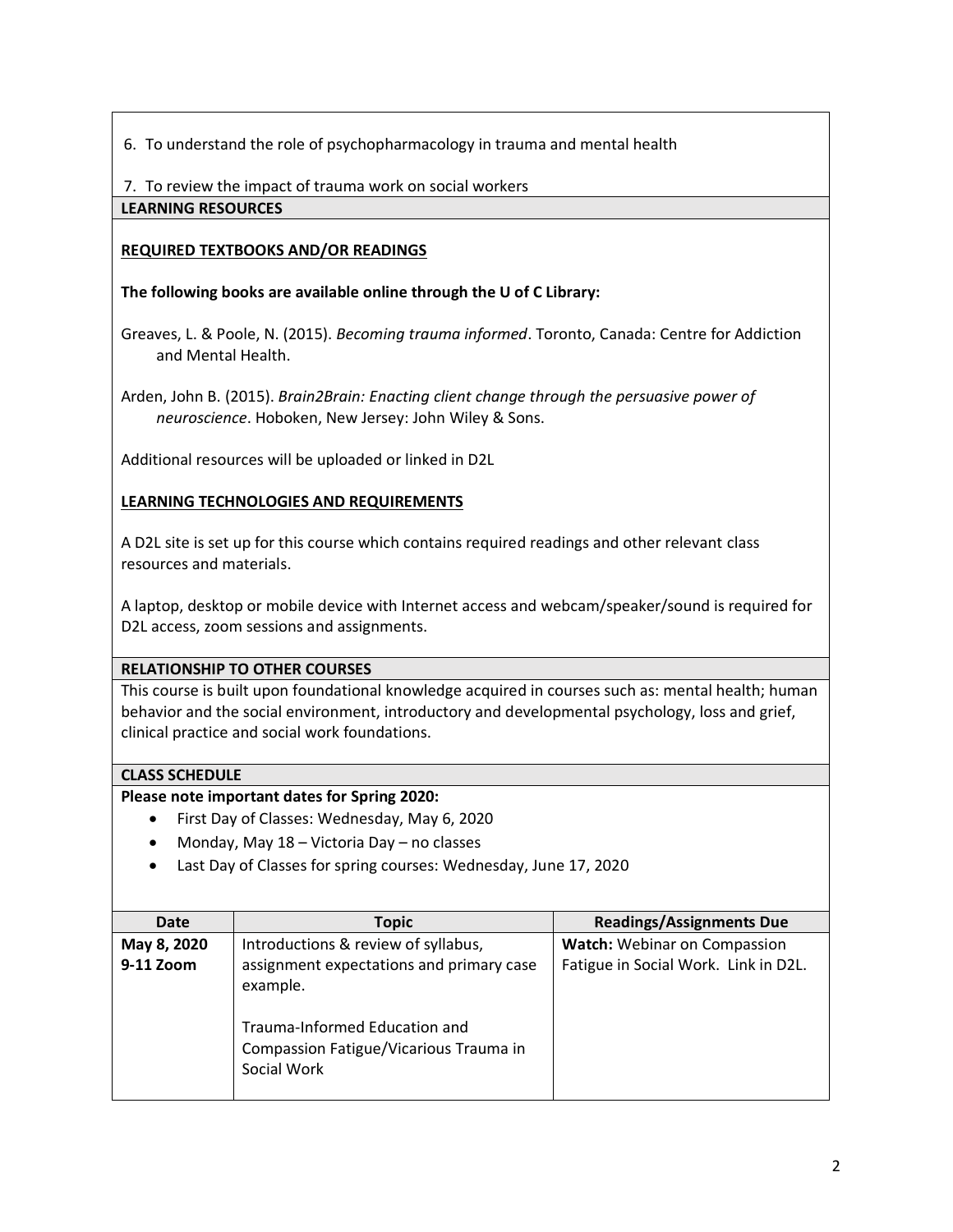| May 8, 2020         | Brain Development and Adverse Childhood                         | Brain Story Certification. Link in D2L.                                     |  |
|---------------------|-----------------------------------------------------------------|-----------------------------------------------------------------------------|--|
| <b>Asynchronous</b> | Experiences                                                     |                                                                             |  |
| <b>Activity</b>     |                                                                 |                                                                             |  |
| May 15, 2020        | Trauma: Forms, effects and prevalence                           | Read:                                                                       |  |
| 9-11 Zoom           |                                                                 | Greaves and Poole: Chapter 1 and 22                                         |  |
|                     | <b>Trauma-Informed Social Work Practice</b>                     |                                                                             |  |
|                     |                                                                 | Arden: Chapter 7                                                            |  |
|                     | Three Stages of Trauma Recovery                                 |                                                                             |  |
|                     |                                                                 | Trauma-informed Toolkit pages 58-<br>97. In D2L                             |  |
|                     |                                                                 |                                                                             |  |
|                     |                                                                 | SAMHSA's Concept of Trauma and                                              |  |
|                     |                                                                 | Guidance for a Trauma-Informed                                              |  |
|                     |                                                                 | Approach (pp. 6-16). In D2L                                                 |  |
| May 15, 2020        | Mental Health Topic: Understanding and                          | Read:                                                                       |  |
| <b>Asynchronous</b> | <b>Treating Anxiety</b>                                         | Arden: Chapter 5                                                            |  |
| <b>Activity</b>     |                                                                 |                                                                             |  |
|                     |                                                                 | Watch: How to Cope With Anxiety                                             |  |
|                     |                                                                 | and complete reflective questions in                                        |  |
|                     |                                                                 | D <sub>2L</sub>                                                             |  |
| May 22, 2020        | Review of Understanding and Treating                            | Read:                                                                       |  |
| 9-11 Zoom           | Anxiety                                                         | Poole and Greaves: Chapters 3 and 4                                         |  |
|                     |                                                                 |                                                                             |  |
|                     | Screening tools and assessments for<br>trauma and mental health | Review the tools and assessments in<br>D <sub>2</sub> L.                    |  |
| May 22, 2020        | Mental Health Topic: Understanding and                          | Read:                                                                       |  |
| <b>Asynchronous</b> | <b>Treating Depression</b>                                      | Arden: Chapter 9                                                            |  |
| <b>Activity</b>     |                                                                 |                                                                             |  |
|                     |                                                                 | Watch: How to Cope With                                                     |  |
|                     |                                                                 | Depression and complete reflective                                          |  |
|                     |                                                                 | questions in D2L.                                                           |  |
| May 29, 2020        | Review of Understanding and Treating                            | Read:                                                                       |  |
| 9-11 Zoom           | Depression                                                      | Briere and Scott: Pages 125-152                                             |  |
|                     |                                                                 |                                                                             |  |
|                     | Trauma-Informed Interventions in Social                         | Poole and Greaves: Chapters 5, 6                                            |  |
|                     | <b>Work Practice</b>                                            | and $7.$                                                                    |  |
| May 29, 2020        | <b>Mental Health Topic:</b>                                     | Watch: The New DSM-5: An                                                    |  |
| <b>Asynchronous</b> | Diagnosis with the DSM-5                                        | Overview of the Changes to the                                              |  |
| <b>Activity</b>     |                                                                 | Latest Edition of the Diagnostic and<br><b>Statistical Manual of Mental</b> |  |
|                     |                                                                 | Disorders.                                                                  |  |
| June 5, 2020        | Social Work Practice for Collective and                         | Read:                                                                       |  |
| 9-11 Zoom           | <b>National Trauma</b>                                          | Arden: Chapter 2                                                            |  |
|                     |                                                                 |                                                                             |  |
|                     | Psychopharmacology for Trauma and                               | Shamai: Chapter 3                                                           |  |
|                     | <b>Mental Health</b>                                            |                                                                             |  |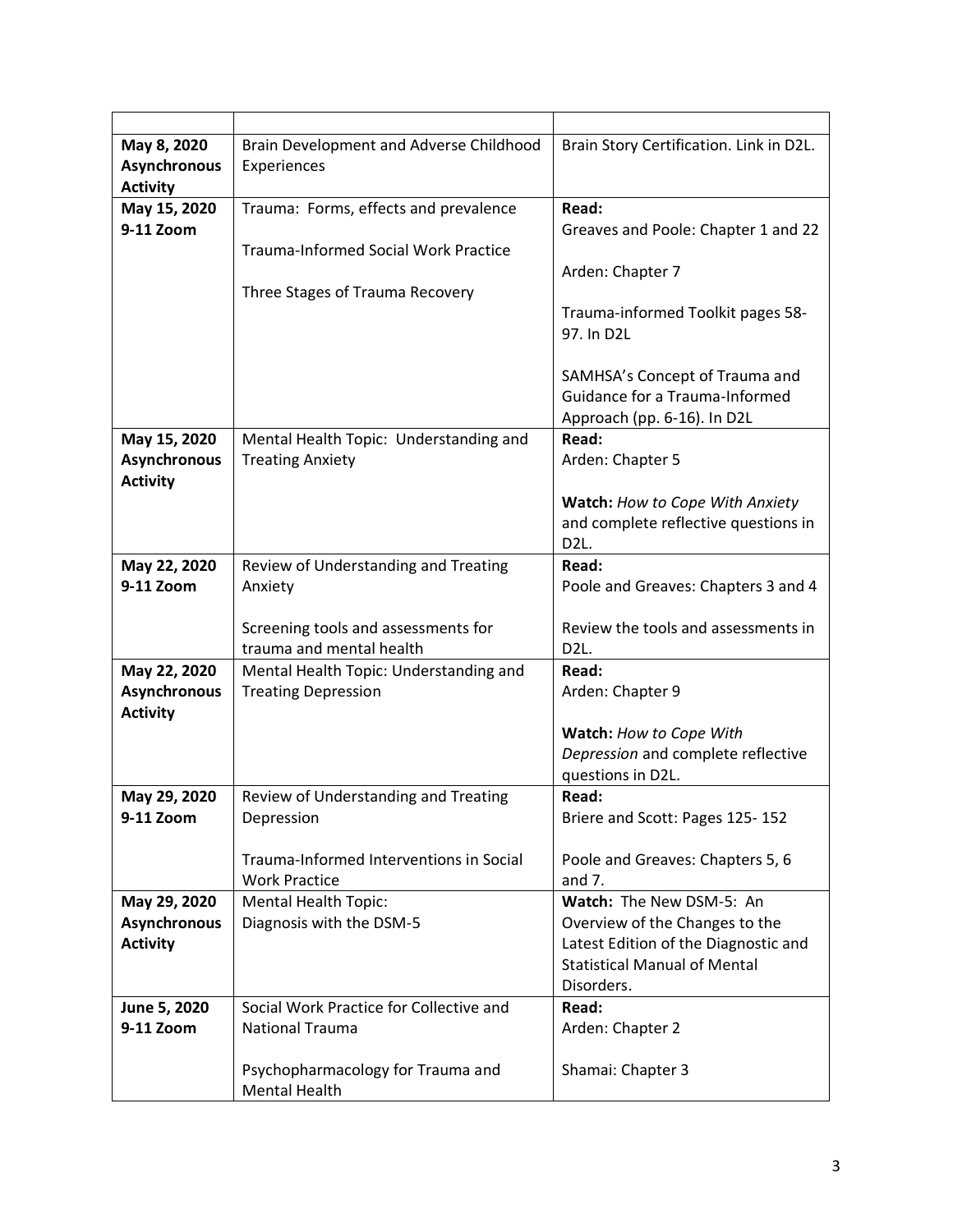| June 5, 2020<br><b>Asynchronous</b><br><b>Activity</b> | Mental Health Topic: Linking Theory to<br>Treatment  | D2L Activity: Choose a research<br>article that reviews the application<br>of a theory to a mental health issue.<br>Write a brief summary of what this<br>article shares and post in D2L.<br>Include the APA citation of your<br>article. |
|--------------------------------------------------------|------------------------------------------------------|-------------------------------------------------------------------------------------------------------------------------------------------------------------------------------------------------------------------------------------------|
| June 12, 2020                                          | Review of Mental Health and Trauma in                |                                                                                                                                                                                                                                           |
| 9-11 Zoom                                              | Social Work                                          |                                                                                                                                                                                                                                           |
| June 12, 2020                                          | <b>Review Student Presentations and</b>              | Watch five of your peer's                                                                                                                                                                                                                 |
| <b>Asynchronous</b>                                    | Complete Peer Review                                 | presentations and complete the                                                                                                                                                                                                            |
|                                                        |                                                      | review sheet for each one.                                                                                                                                                                                                                |
|                                                        | ADDITIONAL CLASSROOM CONDUCT AND RELATED INFORMATION |                                                                                                                                                                                                                                           |

# **GUIDELINES FOR ZOOM SESSIONS IN ONLINE CLASSES**

Students are expected to participate actively in all Zoom sessions. Students will be advised by the instructor when they are expected to turn on their webcam (for group work, presentations, etc.). Students are expected to join class in a quiet space that will allow them to be fully present and engaged in the Zoom sessions, and to behave in a professional manner during the session.

### **CLASS RECORDINGS**

### **Media recording for assessment of student learning**

The instructor may use media recordings as part of the assessment of students. This may include but is not limited to classroom discussions, presentations, clinical practice, or skills testing that occur during the course. These recordings will be used for student assessment purposes only and will not be shared or used for any other purpose.

### **Zoom recordings of online classes**

The instructor will record online Zoom class sessions for the purposes of supporting student learning in this class – such as making the recording available for review of the session or for students who miss a session. These recordings will be used to support student learning only and will not be shared or used for any other purpose.

| <b>ASSESSMENT COMPONENTS</b>       |                                              |                 |        |                                                        |  |
|------------------------------------|----------------------------------------------|-----------------|--------|--------------------------------------------------------|--|
| <b>Assessment</b><br><b>Method</b> | <b>Assessment Description &amp; Criteria</b> | <b>Due Date</b> | Weight | <b>Aligned</b><br>Course<br>Learning<br><b>Outcome</b> |  |
| Assignment                         | Length: 3-4 pages                            | May 25,         | 25%    | 1, 2, 3, 4                                             |  |
| 1:                                 | Format: Q&A paper in APA format              | 2020 at         |        |                                                        |  |
| Case Study:                        |                                              | 5pm.            |        |                                                        |  |
| <b>Applying A</b>                  | Background Information: You know what        |                 |        |                                                        |  |
| Trauma-                            | Adverse Childhood Experiences (ACEs) are     |                 |        |                                                        |  |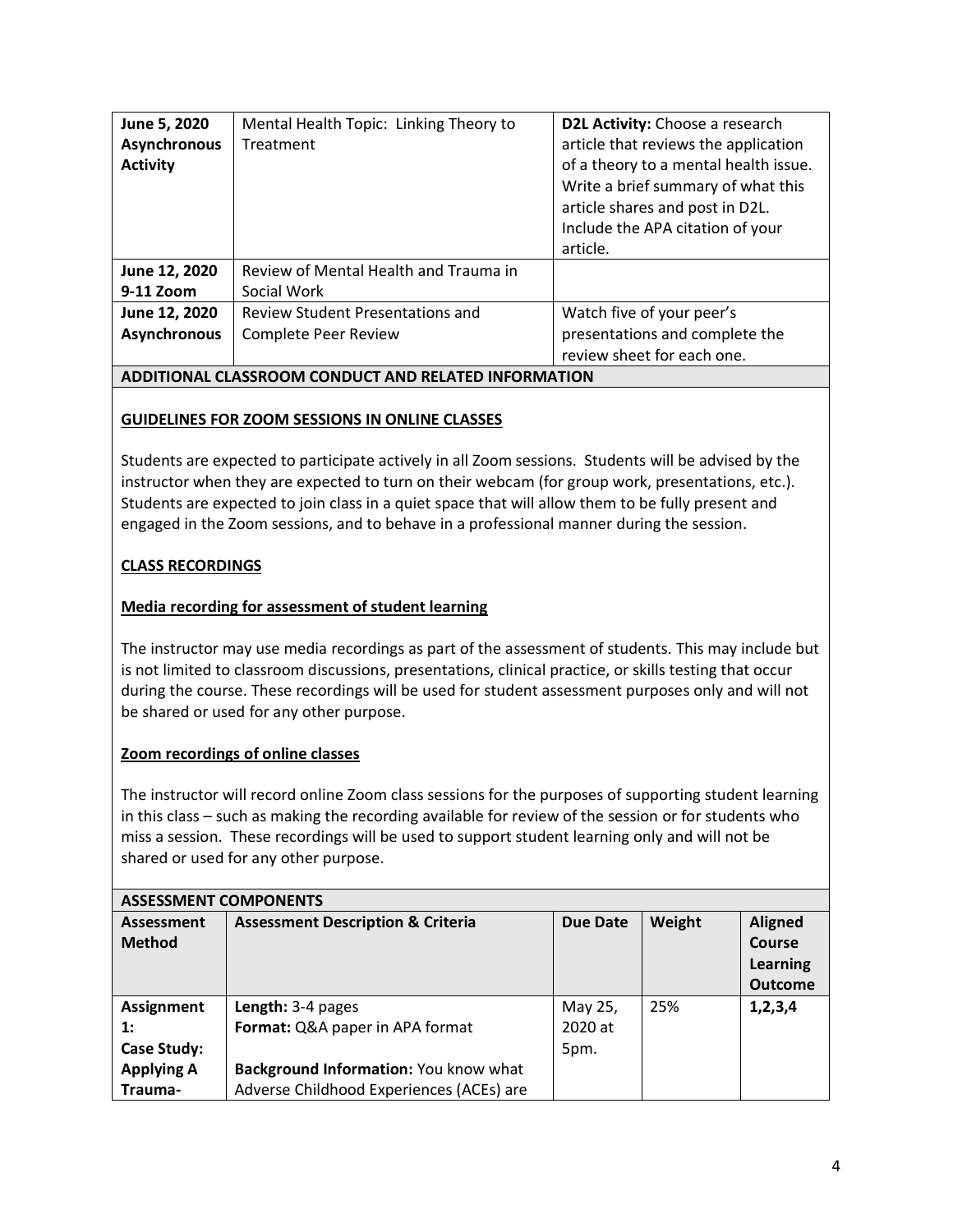| <b>Informed</b>  | and the impact they can have on adults        |  |  |
|------------------|-----------------------------------------------|--|--|
| <b>Framework</b> | physically, mentally, emotionally and         |  |  |
|                  | behaviourally. A trauma-informed practice     |  |  |
|                  | means that you assume it's possible that the  |  |  |
|                  | person you are working with has               |  |  |
|                  | experienced ACEs or trauma in adulthood.      |  |  |
|                  | It's important that                           |  |  |
|                  | when you are learning about a                 |  |  |
|                  | client that you always listen for             |  |  |
|                  | possible ACEs/trauma and that you             |  |  |
|                  | understand the link between                   |  |  |
|                  | trauma and current experiences or             |  |  |
|                  | behaviours.                                   |  |  |
|                  | <b>Directions:</b> Applying a trauma-informed |  |  |
|                  | perspective, review the case study provided   |  |  |
|                  | and report the following information:         |  |  |
|                  |                                               |  |  |
|                  | 1. What are 10 Adverse Childhood              |  |  |
|                  | Experiences?                                  |  |  |
|                  |                                               |  |  |
|                  | 2. What are three adverse childhood           |  |  |
|                  | experiences Chantelle had growing up?         |  |  |
|                  | 3. What are four adult physical/mental        |  |  |
|                  | health conditions that someone is more        |  |  |
|                  | likely to develop when they have four or      |  |  |
|                  | more adverse experiences?                     |  |  |
|                  |                                               |  |  |
|                  | 4. What is one mental health condition that   |  |  |
|                  | Chantelle has that people who have            |  |  |
|                  | experienced for or more ACEs has a            |  |  |
|                  | higher chance of developing?                  |  |  |
|                  | 5. What are four adult behaviours that        |  |  |
|                  | people who have experienced four or           |  |  |
|                  | more ACEs has a higher chance of              |  |  |
|                  | developing?                                   |  |  |
|                  |                                               |  |  |
|                  | 6. What are two behaviours Chantelle has      |  |  |
|                  | that people who have experienced for or       |  |  |
|                  | more ACEs has a higher chance of              |  |  |
|                  | developing?                                   |  |  |
|                  | 7. Identify three sources of support for      |  |  |
|                  | Chantelle?                                    |  |  |
|                  |                                               |  |  |
|                  | 8. What are three strengths that              |  |  |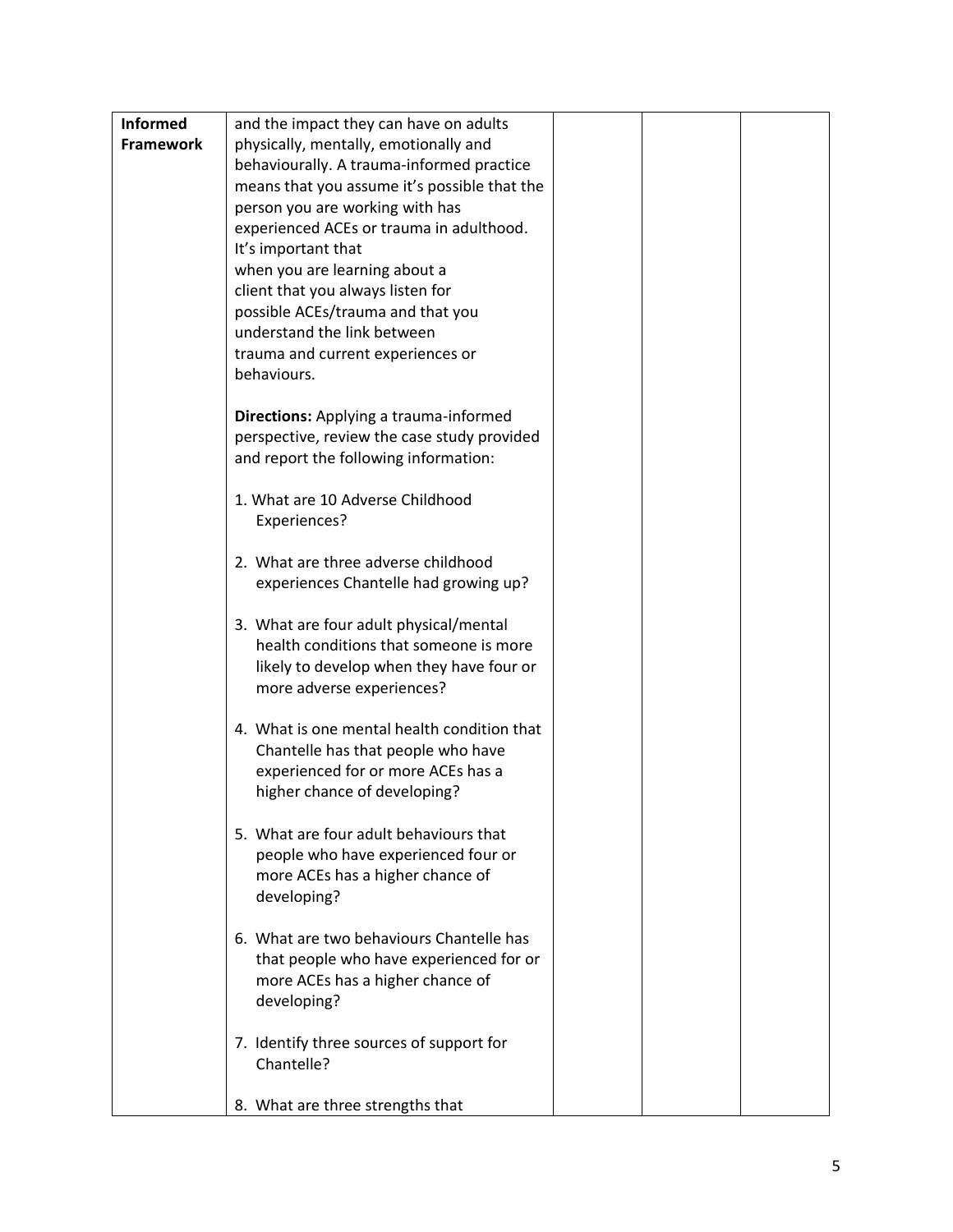|                                                | Chantelle has?                                                                                                                                                                                                                                                                                                                                                                                                                                                                                                                                                                                                                                                                                                                                                                                                                                                                                                                                                                                                                                                                                                                                                                                                                                              |                                  |                                                                                                                                                                                                 |               |
|------------------------------------------------|-------------------------------------------------------------------------------------------------------------------------------------------------------------------------------------------------------------------------------------------------------------------------------------------------------------------------------------------------------------------------------------------------------------------------------------------------------------------------------------------------------------------------------------------------------------------------------------------------------------------------------------------------------------------------------------------------------------------------------------------------------------------------------------------------------------------------------------------------------------------------------------------------------------------------------------------------------------------------------------------------------------------------------------------------------------------------------------------------------------------------------------------------------------------------------------------------------------------------------------------------------------|----------------------------------|-------------------------------------------------------------------------------------------------------------------------------------------------------------------------------------------------|---------------|
|                                                | Grading: This assignment will be graded<br>according to criteria outlined in the grading<br>rubric corresponding to this assignment,<br>which is posted in D2L.                                                                                                                                                                                                                                                                                                                                                                                                                                                                                                                                                                                                                                                                                                                                                                                                                                                                                                                                                                                                                                                                                             |                                  |                                                                                                                                                                                                 |               |
| <b>Assignment</b><br>2:<br><b>Presentation</b> | Length: 8-10 Minutes. Maximum 25 slides.<br>Format: APA formatted Power Point<br>presentation<br>Submissions: Upload power point into D2L<br>Dropbox. Upload link to video presentation<br>in D2L.<br>Choose one social work theory/practice and<br>one mental health issue. Review a<br>minimum of five research articles on the<br>application of the theory to the mental<br>health issue.<br>Develop a power point presentation<br>including the below criteria.<br>Social Work theory or practice: 10%<br>Choose one social work theory and explain<br>the main principles, advantages and<br>disadvantages of using this theory with your<br>chosen mental health issue.<br>Theory application to populations 15%<br>Explain how to apply the theory to social<br>work practice, including: engagement,<br>assessment, goal setting, intervention,<br>evaluation and termination for one mental<br>health issue.<br><b>Clinical Resources 7%</b><br>Include a minimum of two clinical resources<br>(for the social worker or for the client) for<br>the use of the theory and mental health<br>issue.<br>Peer Feedback 10%<br>Five of your peers will view your power<br>point presentations and provide anonymous<br>feedback for each presentation. | June 10,<br>2020 at<br>5:00 p.m. | 45%<br>Social Work<br>theory or<br>practice<br>10%,<br>Theory<br>application<br>to<br>population<br>15%,<br>Clinical<br>Resources<br>7%<br>Peer<br>Feedback<br>10%,<br>Power<br>Point/APA<br>3% | 1, 2, 3, 4, 5 |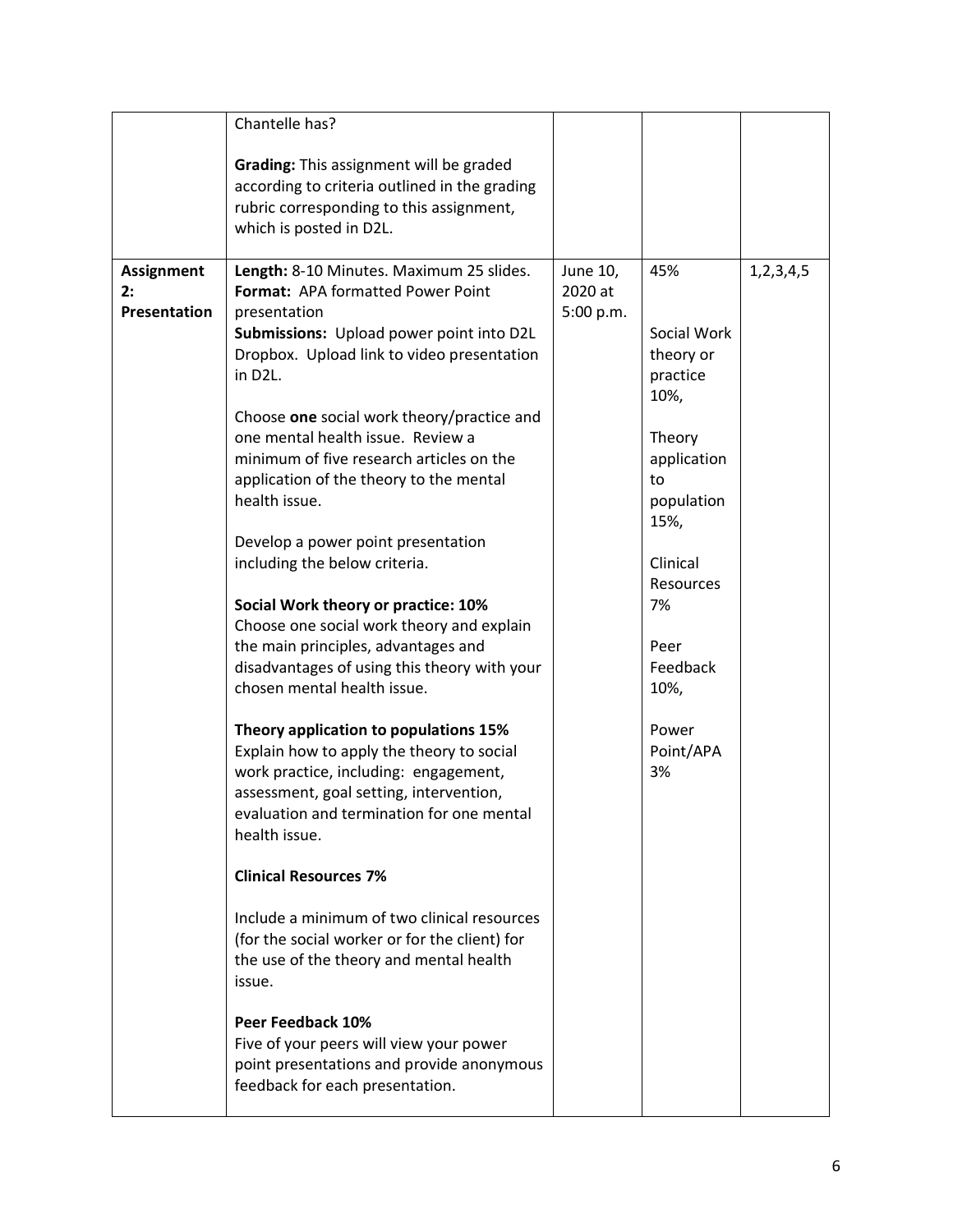|                                                                                             | APA formatted Power Point presentation<br>3%<br>In this assignment you will use Microsoft<br>PowerPoint to create an effective<br>presentation. Please note the presentation<br>must be provided to the instructor and be<br>made available to all students in D2L no<br>later than June 10, 2020.<br>Grading: Participation will be graded<br>according to criteria outlined in the grading<br>rubric corresponding to this assignment,<br>which is posted in D2L.                          |                                  |     |                       |
|---------------------------------------------------------------------------------------------|----------------------------------------------------------------------------------------------------------------------------------------------------------------------------------------------------------------------------------------------------------------------------------------------------------------------------------------------------------------------------------------------------------------------------------------------------------------------------------------------|----------------------------------|-----|-----------------------|
| <b>Assignment</b><br>3:<br>Participation<br><b>Activities</b><br>with<br><b>Reflections</b> | Format: Participation will be graded based<br>on contributions to class discussions and<br>online activities.<br>In addition, a reflection template will be<br>provided for four classes, including: May 15,<br>22, 29 and June 5.<br>Submission: Upload one final document,<br>with all four reflections, into D2L Dropbox<br>Grading: Participation will be graded<br>according to criteria outlined in the grading<br>rubric corresponding to this assignment,<br>which is posted in D2L. | June 19,<br>2020 at<br>5:00 p.m. | 30% | 1, 2, 3, 4, 5,<br>6,7 |
|                                                                                             | ADDITIONAL ACCECCNIENT AND EVALUATION INFORMATION                                                                                                                                                                                                                                                                                                                                                                                                                                            |                                  |     |                       |

## **ADDITIONAL ASSESSMENT AND EVALUATION INFORMATION**

## **ATTENDANCE AND PARTICIPATION EXPECTATIONS**

Students are expected to attend class regularly and to be fully present and engaged in class activities and discussions. These are part of the participation grade, as outlined in the assessment components section above.

If you miss a class or a participation component you will be expected to review the recording of the class and complete the participation activities.

### **GUIDELINES FOR SUBMITTING ASSIGNMENTS**

Please submit all assignments electronically through their respective dropbox in D2L. Assignments may be submitted in Word format. Assignments should have a file name as follows: "Full name and assignment number" (e.g., Jane Smith Assignment 2). Assignments are due by 5:00 p.m. on their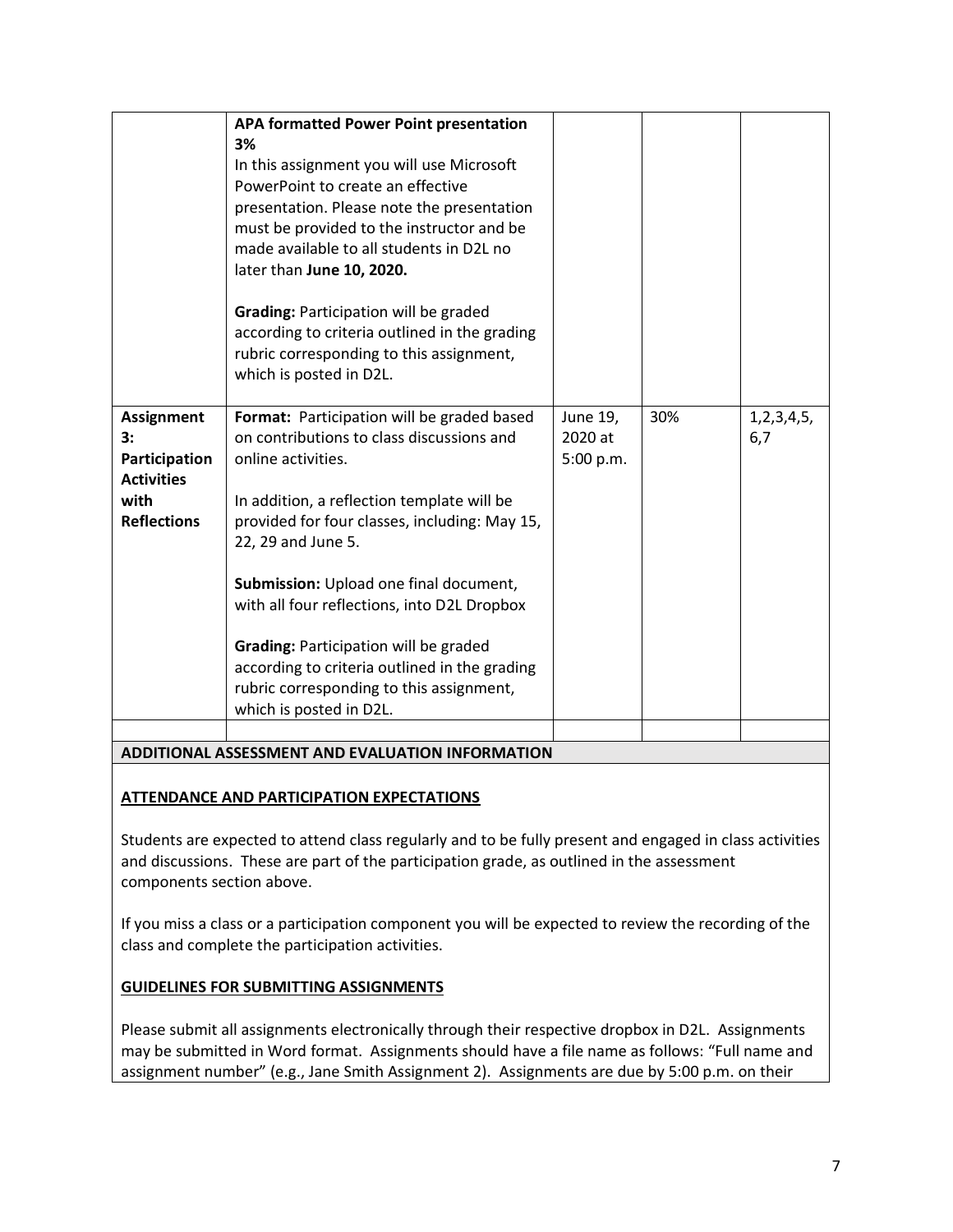due date. Please note that it is the student's responsibility to keep a copy of each submitted assignment and to ensure that the proper version is submitted.

# **LATE ASSIGNMENTS**

The total possible grade of an assignment will be reduced by 10% for each day/partial day (including weekend days) the assignment is handed in beyond the due time or beyond a negotiated extension date. Assignments may NOT be rewritten for a higher grade.

# **EXPECTATIONS FOR WRITING**

All assignments will be assessed partly on writing skills. Writing skills include not only surface correctness (grammar, punctuation, sentence structure, etc.) but also general clarity and organization. Sources used in research papers must be properly documented and referenced in APA format. If you need writing support, please connect with the Student Success Centre, at: <https://www.ucalgary.ca/student-services/student-success/writing-support>

## **ACADEMIC MISCONDUCT**

It is expected that all work submitted in assignments is the student's own work, written expressly by the student for this particular course. Students are reminded that academic misconduct, including plagiarism, has serious consequences, as set out in the University Calendar: <http://www.ucalgary.ca/pubs/calendar/current/k.html>

## **GRADING**

The University of Calgary **Undergraduate Grading System** and Faculty of Social Work Percentage Conversion will be used.

| Grade        | Grade | <b>Description</b>                                                                              | Percentage |
|--------------|-------|-------------------------------------------------------------------------------------------------|------------|
|              | Point |                                                                                                 | Range      |
| $A+$         | 4.0   | Outstanding                                                                                     | $95 - 100$ |
| Α            | 4.0   | Excellent – superior performance, showing<br>comprehensive understanding of subject matter      | $95 - 100$ |
| $A -$        | 3.7   |                                                                                                 | $90 - 94$  |
| B+           | 3.3   |                                                                                                 | $85 - 89$  |
| <sub>R</sub> | 3.0   | Good - clearly above average performance with<br>knowledge of subject matter generally complete | $80 - 84$  |
| $B -$        | 2.7   |                                                                                                 | $75 - 79$  |
| $C+$         | 2.3   |                                                                                                 | $70 - 74$  |
| $\mathsf{C}$ | 2.0   | Satisfactory – basic understanding of subject matter                                            | $65 - 69$  |
| $C-$         | 1.7   |                                                                                                 | $60 - 64$  |
| D+           | 1.3   |                                                                                                 | $55 - 59$  |
| D            | 1.0   | Minimal Pass - marginal performance                                                             | $50 - 54$  |
| F            | 0.0   | Fail - unsatisfactory performance or failure to meet<br>course requirements                     | Below 50   |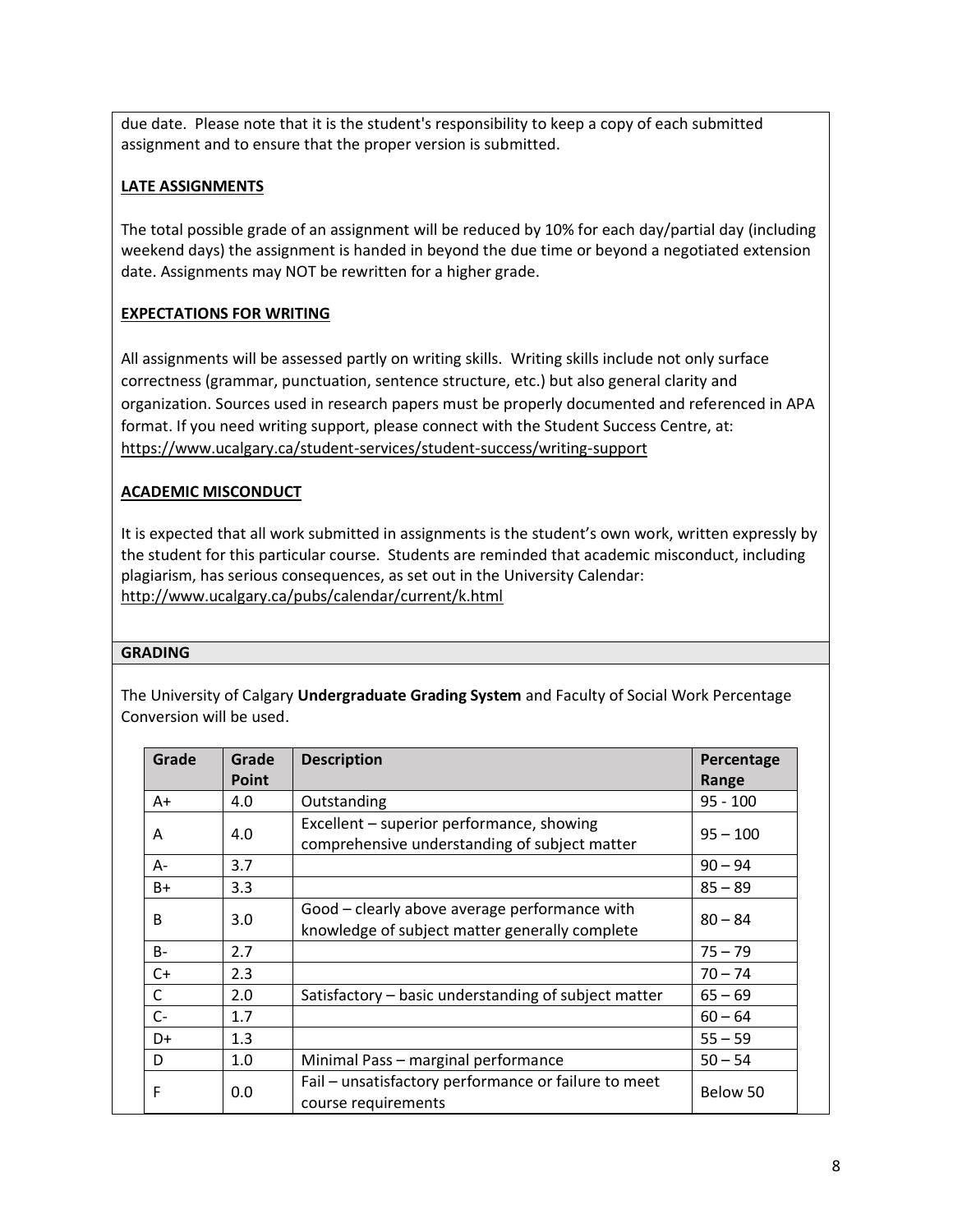#### **COURSE EVALUATION**

Student feedback will be sought at the end of the course through the standard University and Faculty of Social Work course evaluation forms. Students are welcome to discuss the process and content of the course at any time with the instructor.

#### **ADDITIONAL SUGGESTED READINGS**

#### **UNIVERSITY OF CALGARY POLICIES AND SUPPORTS**

#### **PROFESSIONAL CONDUCT**

As members of the University community, students and staff are expected to demonstrate conduct that is consistent with the University of Calgary Calendar <http://www.ucalgary.ca/pubs/calendar/current/k-2.html>

Students and staff are also expected to demonstrate professional behaviour in class that promotes and maintains a positive and productive learning environment. Consistent with the aims of the Social Work Program and the University of Calgary, all students and staff are expected to respect, appreciate, and encourage expression of diverse world views and perspectives; to offer their fellow community members unconditional respect and constructive feedback; and to contribute to building learning communities that promote individual and collective professional and personal growth. While critical thought and debate is valued in response to concepts and opinions shared in class, feedback must always be focused on the ideas or opinions shared and not on the person who has stated them.

Students and staff are expected to model behaviour in class that is consistent with our professional values and ethics, as outlined in the Canadian Association for Social Workers, Code of Ethics (2005) and the Alberta College of Social Work Standards of Practice (2019). Both can be found online at: <https://acsw.ab.ca/site/practice-resources?nav=sidebar>

### **ACADEMIC ACCOMMODATION**

It is the student's responsibility to request academic accommodations according to the University policies and procedures. Students seeking an accommodation based on disability or medical concerns should contact Student Accessibility Services (SAS). SAS will process the request and issue letters of accommodation to instructors. For additional information on support services and accommodations for students with disabilities, visit [www.ucalgary.ca/access/](http://www.ucalgary.ca/access/) . Students who require an accommodation in relation to their coursework based on a protected ground other than disability should communicate this need in writing to their Instructor. The full policy on Student Accommodations is available at [http://www.ucalgary.ca/policies/files/policies/student](http://www.ucalgary.ca/policies/files/policies/student-accommodation-policy.pdf)[accommodation-policy.pdf](http://www.ucalgary.ca/policies/files/policies/student-accommodation-policy.pdf)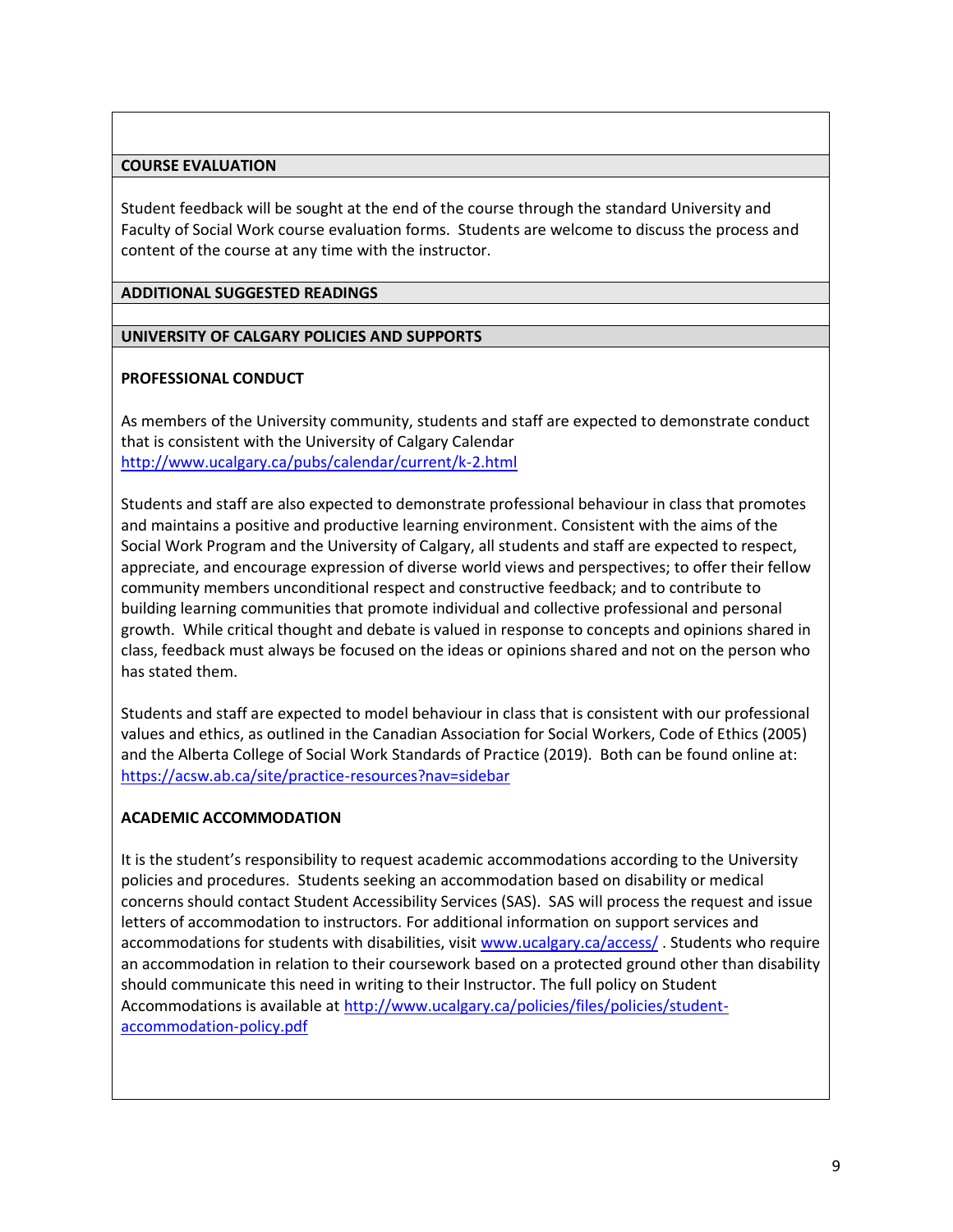## **RESEARCH ETHICS**

If a student is interested in undertaking an assignment that will involve collecting information from members of the public, they should speak with the course instructor and consult the CFREB Ethics Website [\(http://www.ucalgary.ca/research/researchers/ethics-compliance/cfreb\)](http://www.ucalgary.ca/research/researchers/ethics-compliance/cfreb) before beginning the assignment.

## **ACADEMIC MISCONDUCT**

For information on academic misconduct and its consequences, please see the University of Calgary Calendar at<http://www.ucalgary.ca/pubs/calendar/current/k.html>

### **INSTRUCTOR INTELLECTUAL PROPERTY**

Course materials created by professor(s) (including presentations and posted notes, labs, case studies, assignments and exams) remain the intellectual property of the professor(s). These materials may NOT be reproduced, redistributed or copied without the explicit consent of the professor. The posting of course materials to third party websites such as note-sharing sites without permission is prohibited. Sharing of extracts of these course materials with other students enrolled in the course at the same time may be allowed under fair dealing.

## **COPYRIGHT LEGISLATION**

All students are required to read the University of Calgary policy on Acceptable Use of Material Protected by Copyright [\(www.ucalgary.ca/policies/files/policies/acceptable-use-of-material](http://www.ucalgary.ca/policies/files/policies/acceptable-use-of-material-protected-by-copyright.pdf)[protected-by-copyright.pdf\)](http://www.ucalgary.ca/policies/files/policies/acceptable-use-of-material-protected-by-copyright.pdf) and requirements of the copyright act [\(https://laws](https://laws-lois.justice.gc.ca/eng/acts/C-42/index.html)[lois.justice.gc.ca/eng/acts/C-42/index.html\)](https://laws-lois.justice.gc.ca/eng/acts/C-42/index.html) to ensure they are aware of the consequences of unauthorised sharing of course materials (including instructor notes, electronic versions of textbooks etc.). Students who use material protected by copyright in violation of this policy may be disciplined under the Non-Academic Misconduct Policy.

## **FREEDOM OF INFORMATION AND PROTECTION OF PRIVACY**

Student information will be collected in accordance with typical (or usual) classroom practice. Students' assignments will be accessible only by the authorized course faculty. Private information related to the individual student is treated with the utmost regard by the faculty at the University of Calgary.

## **SEXUAL VIOLENCE POLICY**

The University recognizes that all members of the University Community should be able to learn, work, teach and live in an environment where they are free from harassment, discrimination, and violence. The University of Calgary's sexual violence policy guides us in how we respond to incidents of sexual violence, including supports available to those who have experienced or witnessed sexual violence, or those who are alleged to have committed sexual violence. It provides clear response procedures and timelines, defines complex concepts, and addresses incidents that occur off-campus in certain circumstances. Please see the policy available at

<https://www.ucalgary.ca/policies/files/policies/sexual-violence-policy.pdf>